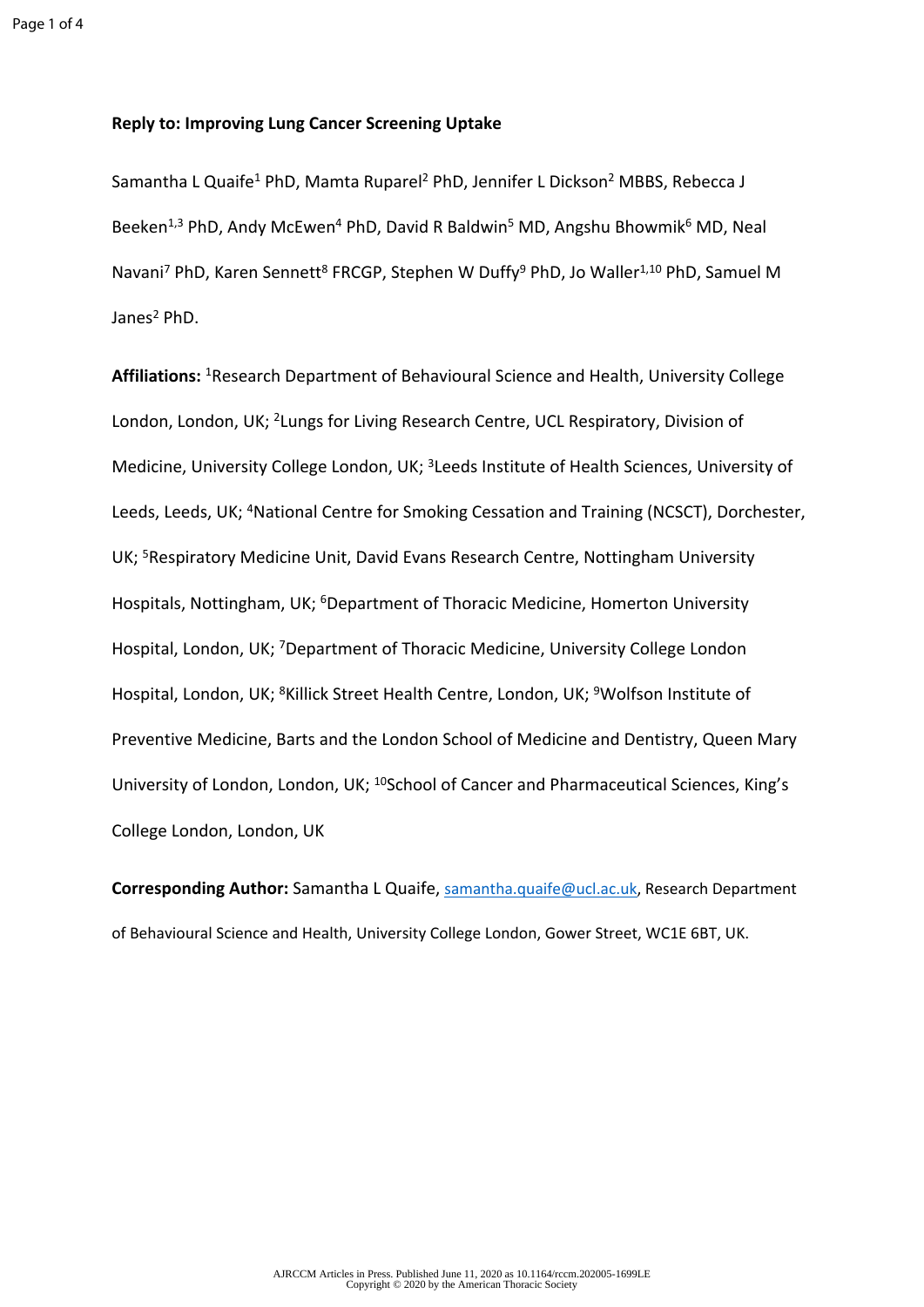Page 2 of 4

To the editor,

We read Wilson's response letter to both our Lung Screen Uptake trial (LSUT, 1) and accompanying editorial by Burnett-Hartman and Wiener (2), with great interest and value the insightful discussion they raise. Together we share in the challenge of achieving both equitable *and informed* uptake of LDCT lung cancer screening by high-risk individuals, but the differences between the UK and US that Wilson raises are important for how we intervene. The UK benefits from a coordinated and universal primary care system and we appreciate that sending postal invitations directly from the individual's PCP is a strategy that may not translate directly to the US context. We also note the requirement by the Centers for Medicare and Medicaid for a separate shared decision-making session prior to the screening intervention in the US. However, evidence suggests that the behavioural components of LSUT's strategy (healthcare professional endorsement and proactively inviting and arranging appointments) are the 'active ingredients' which could be implemented in different ways in the US context.

We also share Wilson's interest in broadening LSUT's 'Lung Health Check' approach to screening to include other aspects of lung and heart health in the future. Framing lung cancer screening as one optional test within a 'Lung Health Check' was intended to improve engagement by minimising fear (that could lead to information avoidance and uninformed non-participation) and to provide an in-person supportive environment where shared decision-making about the screening offer could be achieved. Through this we found potential for other lung and heart health interventions – the key focus of Wilson's point. This includes parallels with the Pittsburgh Lung Cancer Screening Study (PLuSS, 3) which found prevalence of emphysema and airway obstruction increased with individual lung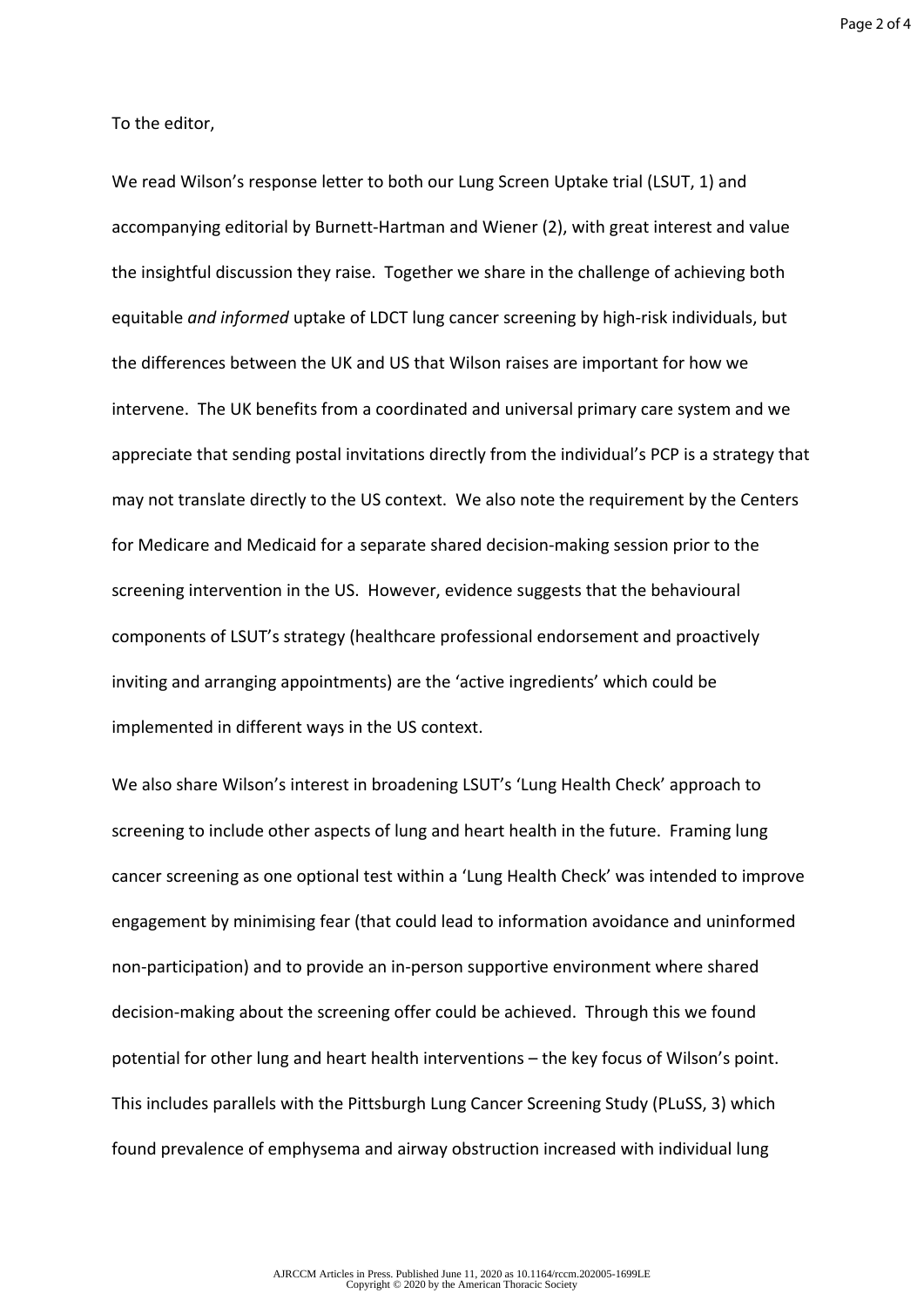cancer risk. For example, work led by Ruparel found a significant proportion of undiagnosed COPD (4) and untreated coronary artery calcification (5) within our LSUT cohort, suggesting opportunities for early diagnosis of COPD, instigating cardiovascular risk assessment and primary prevention. The UK taxpayer's universal healthcare system may in the future fund LDCT screening scans and so we would not have the financial disincentives as the US in this respect. However, the UK does have limited resource for subsequent health care provision for incidental findings. This makes the feasibility of delivering a holistic health assessment challenging and policy decision-makers would (rightly) first require evidence for the public health benefit and cost-effectiveness of such an approach.